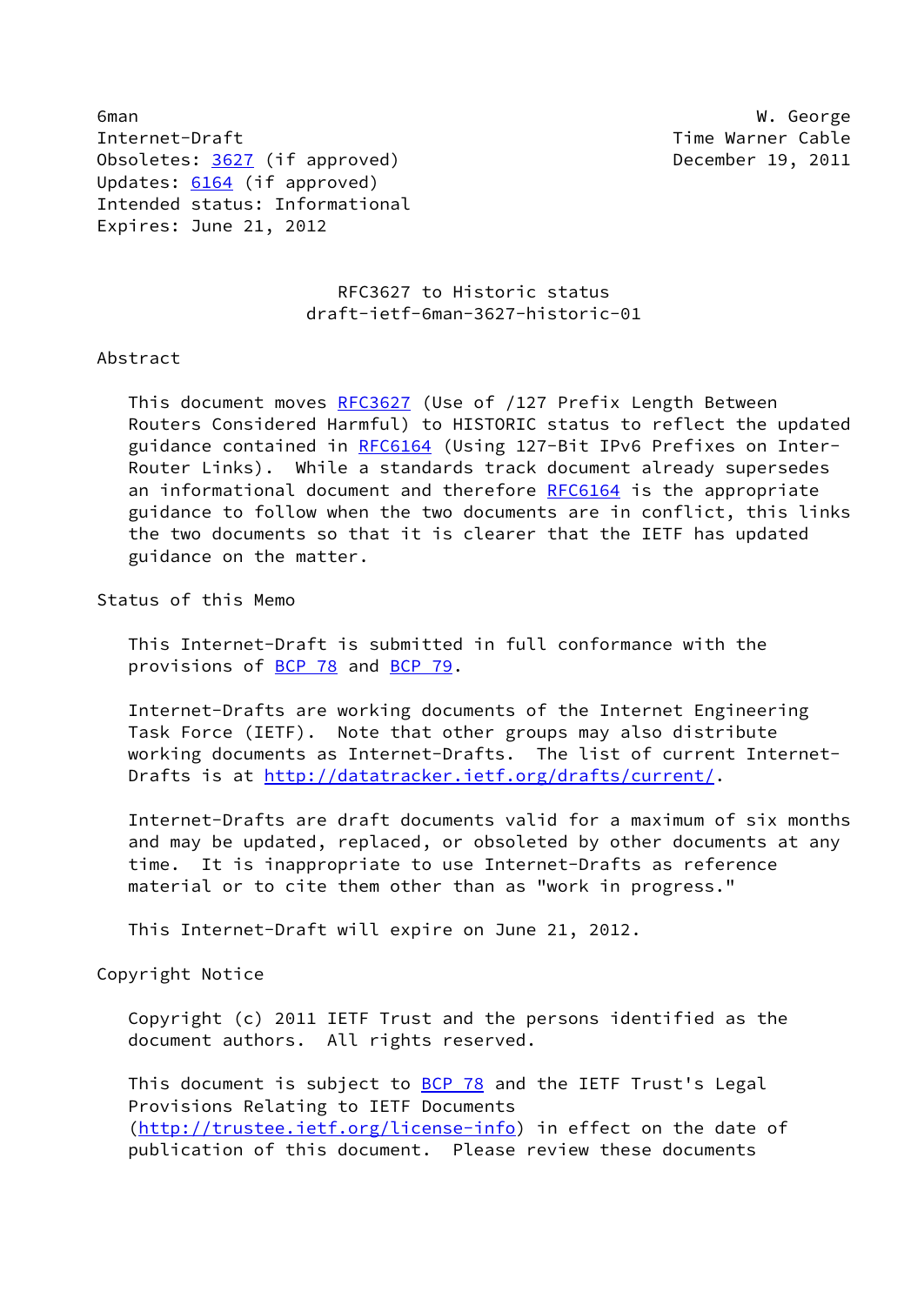Internet-Draft 3627-historic December 2011

 carefully, as they describe your rights and restrictions with respect to this document. Code Components extracted from this document must include Simplified BSD License text as described in Section 4.e of the Trust Legal Provisions and are provided without warranty as described in the Simplified BSD License.

Table of Contents

|  | 5.1. Normative References 3   |
|--|-------------------------------|
|  | 5.2. Informative References 3 |
|  |                               |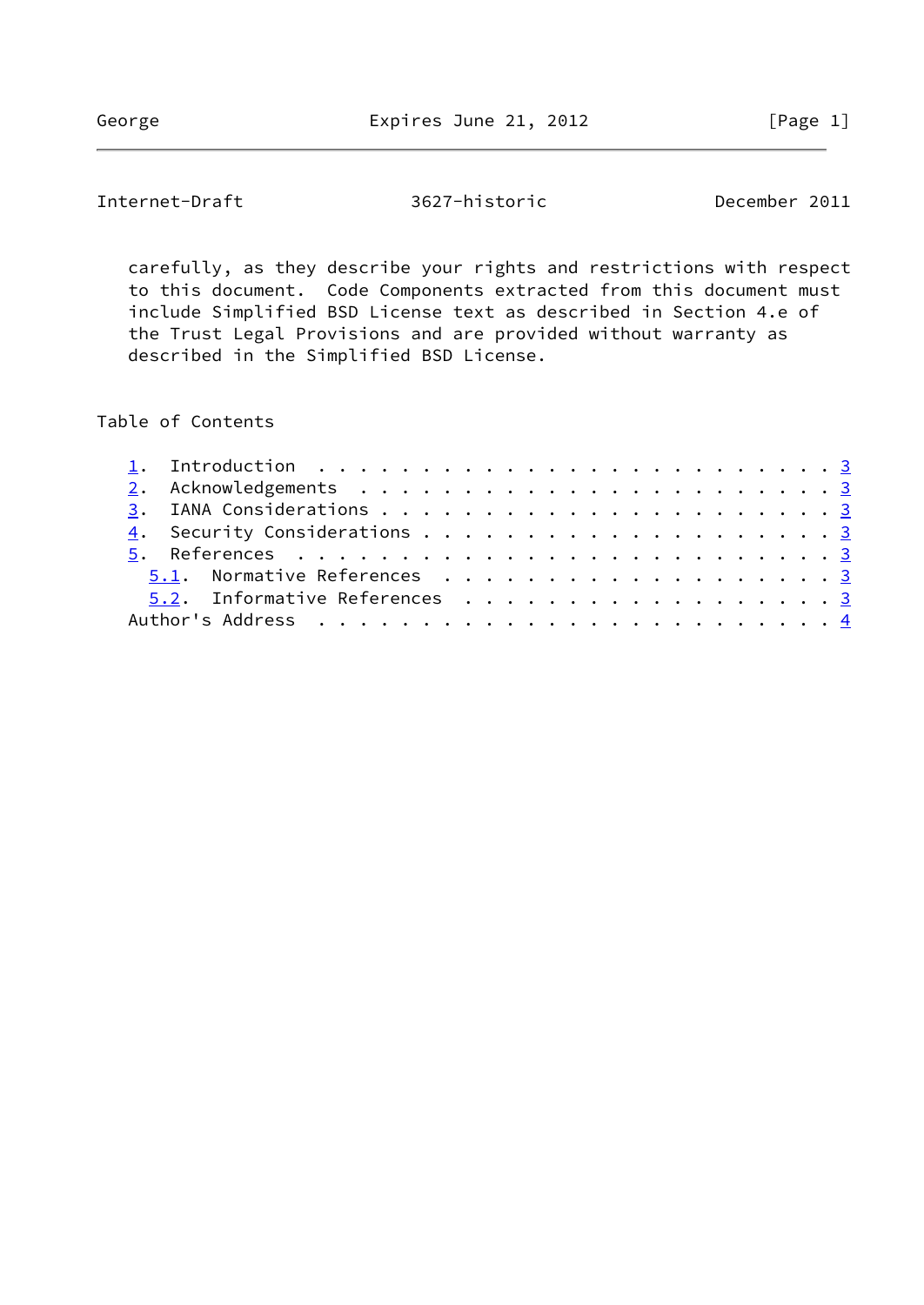George **Expires June 21, 2012** [Page 2]

<span id="page-2-1"></span>Internet-Draft 3627-historic December 2011

## <span id="page-2-0"></span>[1](#page-2-0). Introduction

This document moves [RFC 3627 \[RFC3627](https://datatracker.ietf.org/doc/pdf/rfc3627)] to HISTORIC status in accordance with [RFC 2026](https://datatracker.ietf.org/doc/pdf/rfc2026) [\[RFC2026](https://datatracker.ietf.org/doc/pdf/rfc2026)]. It has been superseded by [RFC 6164](https://datatracker.ietf.org/doc/pdf/rfc6164) [\[RFC6164](https://datatracker.ietf.org/doc/pdf/rfc6164)]. While a standards track document already supersedes an informational document and therefore [RFC6164](https://datatracker.ietf.org/doc/pdf/rfc6164) is the appropriate guidance to follow when the two documents are in conflict, this may not be clear to casual readers who are not completely familiar with the differences in IETF document types. This document adds the necessary link between the two documents so that those referring to [RFC3627](https://datatracker.ietf.org/doc/pdf/rfc3627) for guidance will see that it has been obsoleted by updated guidance on the matter, thus hopefully eliminating any confusion that may be present.

<span id="page-2-2"></span>[2](#page-2-2). Acknowledgements

 Thanks to Brian Carpenter, Bob Hinden, and Ron Bonica for guidance on the matter, and to Pekka Savola and Miya Kohno and the other authors of 6164 for their support.

<span id="page-2-3"></span>[3](#page-2-3). IANA Considerations

This memo includes no request to IANA.

<span id="page-2-4"></span>[4](#page-2-4). Security Considerations

This draft introduces no new security considerations.

- <span id="page-2-5"></span>[5](#page-2-5). References
- <span id="page-2-6"></span>[5.1](#page-2-6). Normative References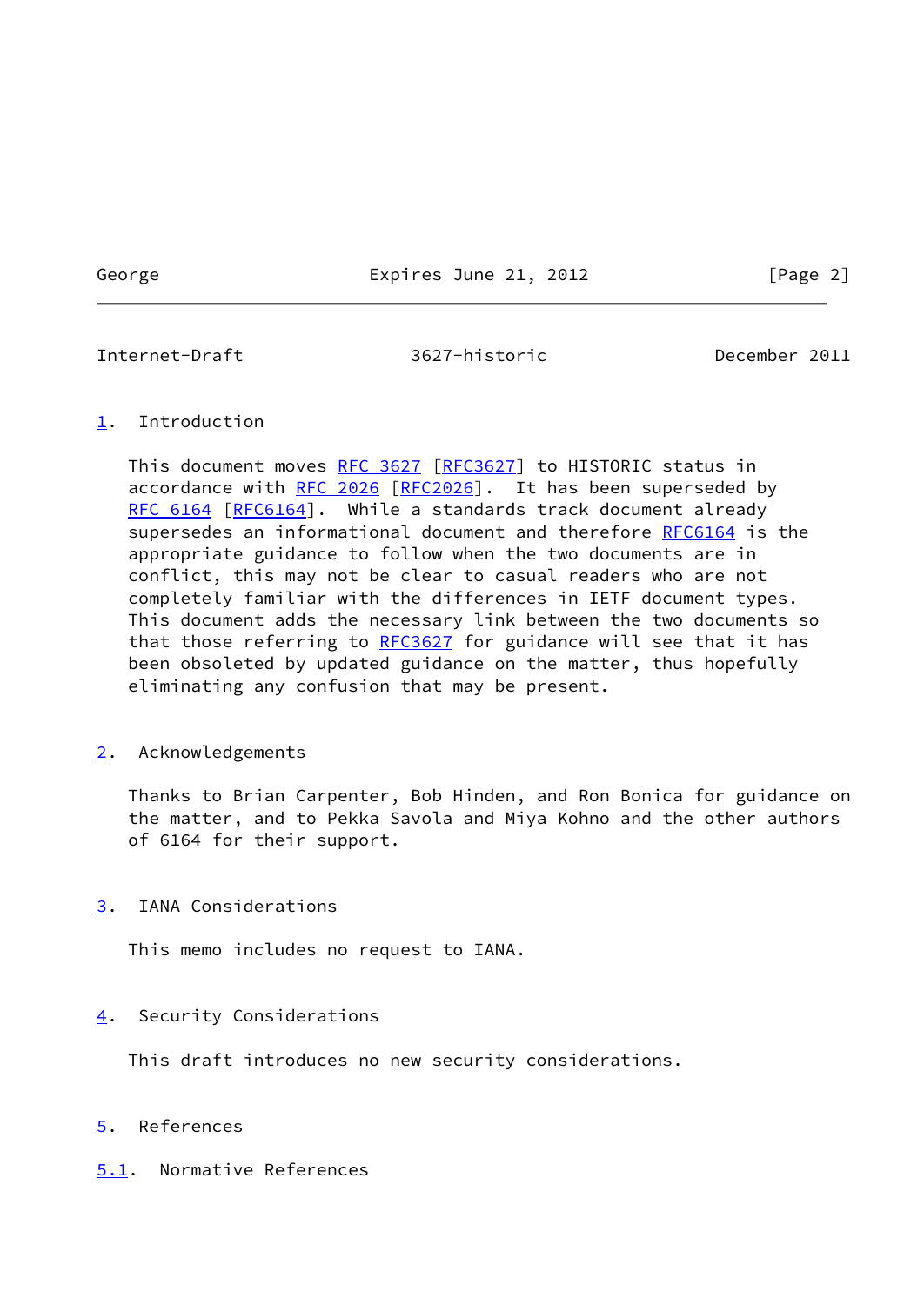- [RFC3627] Savola, P., "Use of /127 Prefix Length Between Routers Considered Harmful", [RFC 3627](https://datatracker.ietf.org/doc/pdf/rfc3627), September 2003.
- [RFC6164] Kohno, M., Nitzan, B., Bush, R., Matsuzaki, Y., Colitti, L., and T. Narten, "Using 127-Bit IPv6 Prefixes on Inter- Router Links", [RFC 6164](https://datatracker.ietf.org/doc/pdf/rfc6164), April 2011.

<span id="page-3-0"></span>[5.2](#page-3-0). Informative References

 [RFC2026] Bradner, S., "The Internet Standards Process -- Revision 3", [BCP 9,](https://datatracker.ietf.org/doc/pdf/bcp9) [RFC 2026](https://datatracker.ietf.org/doc/pdf/rfc2026), October 1996.

| George | Expires June 21, 2012 | [Page 3] |
|--------|-----------------------|----------|
|        |                       |          |

<span id="page-3-1"></span>Internet-Draft 3627-historic December 2011

Author's Address

 Wesley George Time Warner Cable 13820 Sunrise Valley Drive Herndon, VA 20171 US

 Phone: +1 703-561-2540 Email: wesley.george@twcable.com